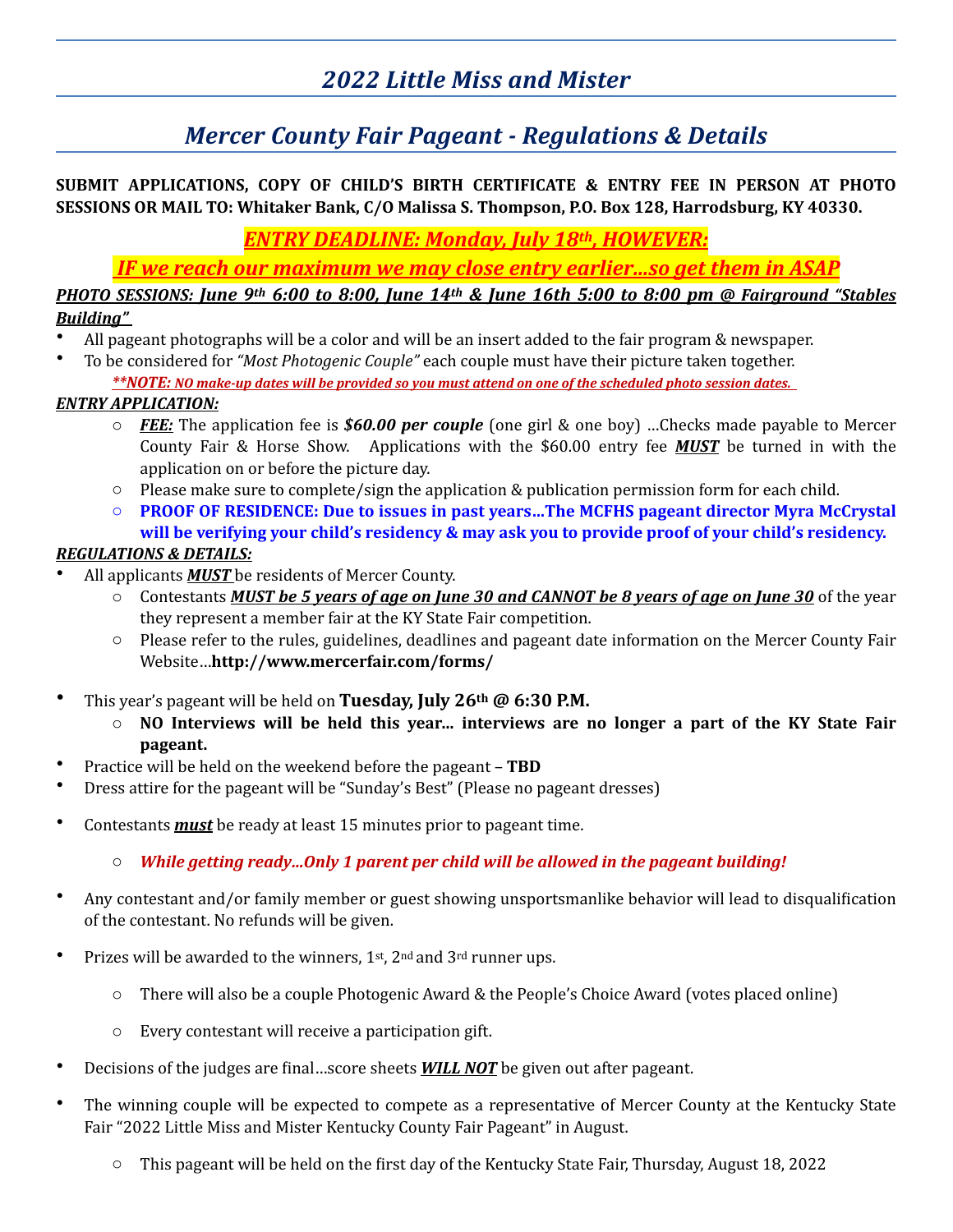• Parents of the winning contestants **MUST** see the pageant directors immediately following the pageant to fill out the State Fair Little Miss & Mister Pageant paperwork/packet.

#### **PAGEANT DIRECTOR'S INFORMATION:**

- **o** Malissa S. Thompson...265-0454 (After 5:00 p.m.) Email: **[mthompson@whitakerbank.com](mailto:mthompson@whitakerbank.com)**
- o **Avery Thompson…**325-1185 (After 5:00 p.m.) **Email: [averybthompson18@gmail.com](mailto:averybthompson18@gmail.com)**

| Pageant Director Section: Received: 1 / 2022 | Cash or Check | Contestant # |
|----------------------------------------------|---------------|--------------|
|                                              |               |              |

## *2022 Little Miss and Mister*

## *Mercer County Fair Pageant Application*

| <b>Please Print or Type</b> |  |                                                                                                     |  |  |
|-----------------------------|--|-----------------------------------------------------------------------------------------------------|--|--|
|                             |  |                                                                                                     |  |  |
|                             |  |                                                                                                     |  |  |
|                             |  |                                                                                                     |  |  |
|                             |  |                                                                                                     |  |  |
|                             |  |                                                                                                     |  |  |
|                             |  | Contact Cell Number: (Mom) ______________ (Dad) __________________ (Other) ________________________ |  |  |

*Please ask the "Little Miss Contestant" these questions and document her answers:* 

| What do you want to be when you grow up & why?___________________________________ |  |  |
|-----------------------------------------------------------------------------------|--|--|
|                                                                                   |  |  |
|                                                                                   |  |  |
|                                                                                   |  |  |
|                                                                                   |  |  |
|                                                                                   |  |  |

#### *Acknowledgment:*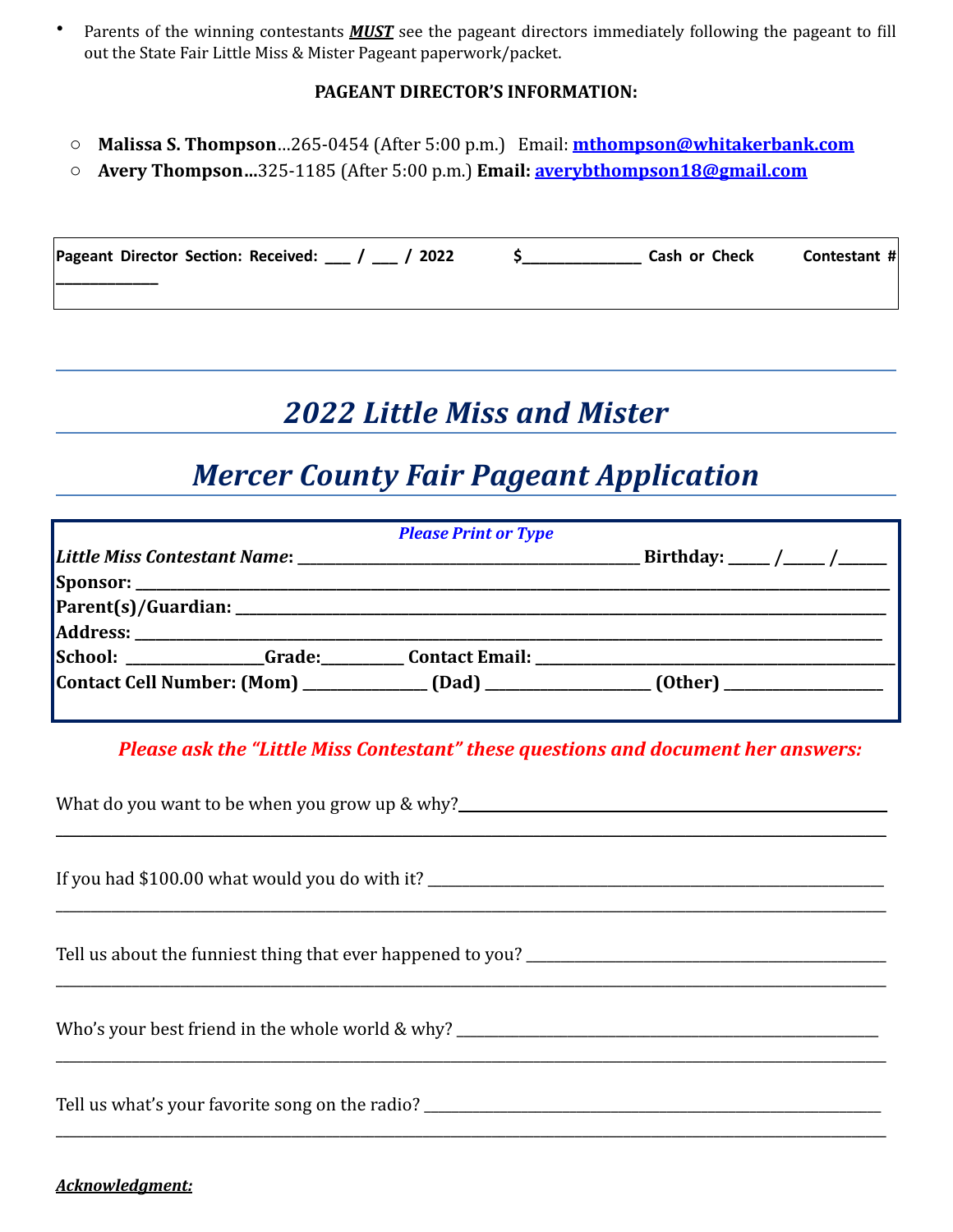As the legal parent(s) or guardian(s) of the contestant you are signing this entry form and certify that all information provided is complete and accurate to the best of your knowledge. If requested, you will provide proof of any information requested. You and the contestant's family members agree to have good sportsmanship and act in a manner that does not disrupt the event or its integrity. You certify the age listed above is correct as of the age on pageant day. You acknowledge that judge's scores are final.

I/we, certify that we have read and agree to follow the rules, regulations and guidelines (provided with this application packet) to compete in this pageant and we will participate in good faith.

| Signature: | Date:<br>$\sim$ $\sim$            |
|------------|-----------------------------------|
| Signature: | Date:<br>$\overline{\phantom{a}}$ |

# *2022 Little Miss and Mister Mercer County Fair Pageant Publication Permission Form*

### Little Miss Contestant

I give my permission, as the parent/guardian of \_\_\_\_\_\_\_\_\_\_\_\_\_\_\_\_\_\_\_\_\_\_\_\_\_\_\_\_\_\_\_\_\_\_\_\_\_\_\_\_\_\_\_\_\_ to participate in the Little Miss and Mister Pageant at the Mercer County Fair. I also give my permission for the pageant director and fair board members to use my child's name and/or picture for publications such as the newspaper, the Mercer County Fair and Horse Show's website including the pageants page.

Little Miss Contestant's Name: \_\_\_\_\_\_\_\_\_\_\_\_\_\_\_\_\_\_\_\_\_\_\_\_\_\_\_\_\_\_\_\_\_\_\_\_\_\_\_\_\_\_\_\_\_\_\_\_\_\_\_\_\_\_\_\_\_\_\_\_\_\_\_\_\_\_\_\_\_\_\_\_\_\_\_\_\_\_\_\_

Parent/Guardian's Name:  $\Box$ 

Parent/Guardian's Signature: \_\_\_\_\_\_\_\_\_\_\_\_\_\_\_\_\_\_\_\_\_\_\_\_\_\_\_\_\_\_\_\_\_\_\_\_\_\_\_\_\_\_\_\_\_\_\_\_\_\_\_\_\_\_\_\_\_\_\_\_\_\_\_\_\_\_\_\_\_\_\_\_\_\_\_\_\_\_\_\_\_

Date: \_\_\_\_\_ / \_\_\_\_\_ / \_\_\_\_\_\_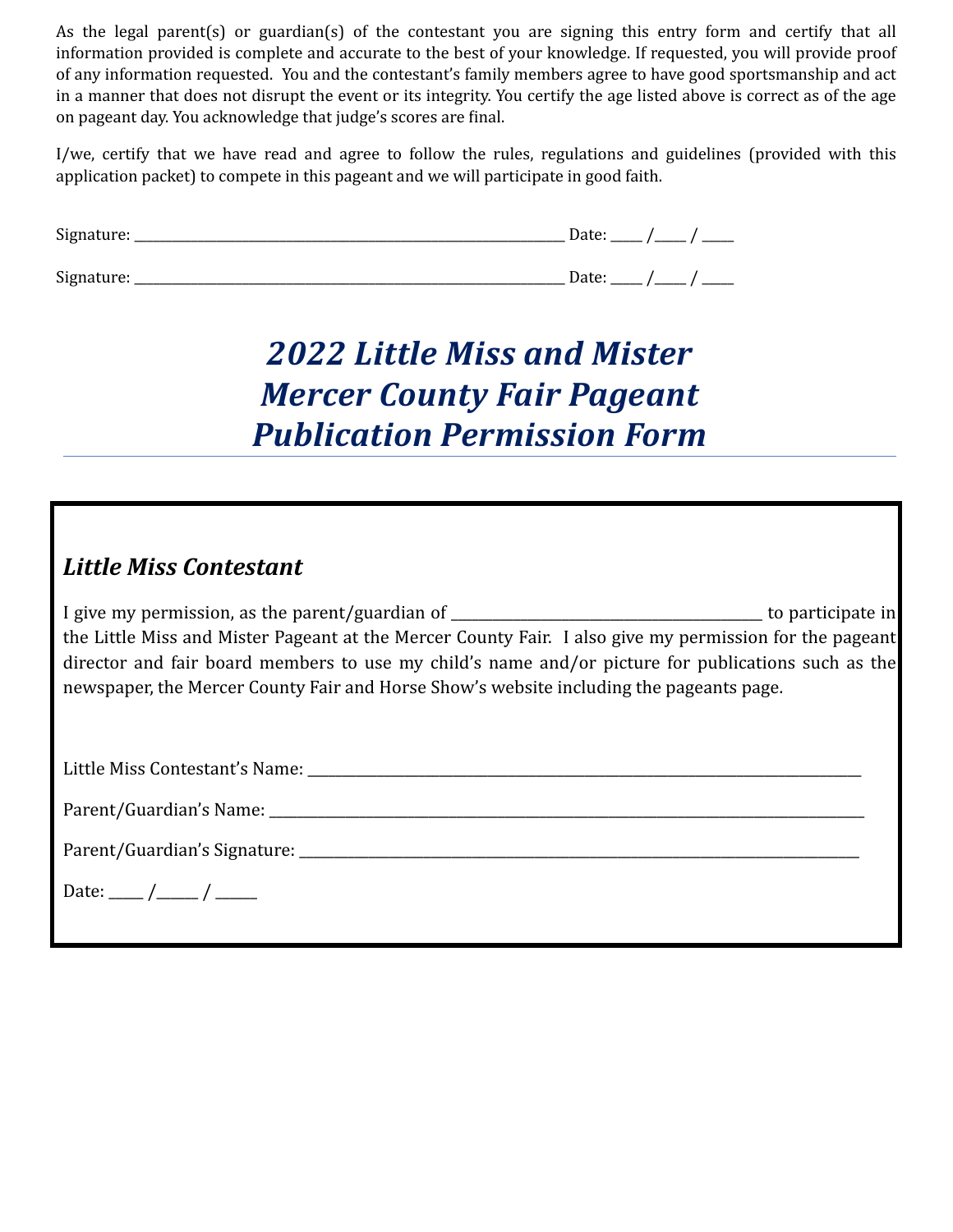| Pageant Director Section: Received: __ / __ / 2022 | Cash or Check | Contestant # |
|----------------------------------------------------|---------------|--------------|
|                                                    |               |              |

## **2022 Little Miss and Mister**

## **Mercer County Fair Pageant Application**

|  | <b>Please Print or Type</b>                                                      |                                                                                        |
|--|----------------------------------------------------------------------------------|----------------------------------------------------------------------------------------|
|  |                                                                                  | Birthday: _____ /____ /_____                                                           |
|  |                                                                                  |                                                                                        |
|  |                                                                                  |                                                                                        |
|  |                                                                                  |                                                                                        |
|  | School: _______________Grade:__________Contact Email: __________________________ |                                                                                        |
|  |                                                                                  | Contact Cell Number: (Mom) ______________(Dad) ________________(Other) _______________ |

Please ask the "Little Mister Contestant" these questions and document his answers:

| What do you want to be when you grow up & why?___________________________________ |
|-----------------------------------------------------------------------------------|
|                                                                                   |
|                                                                                   |
|                                                                                   |
|                                                                                   |
| <b>Acknowledgment:</b>                                                            |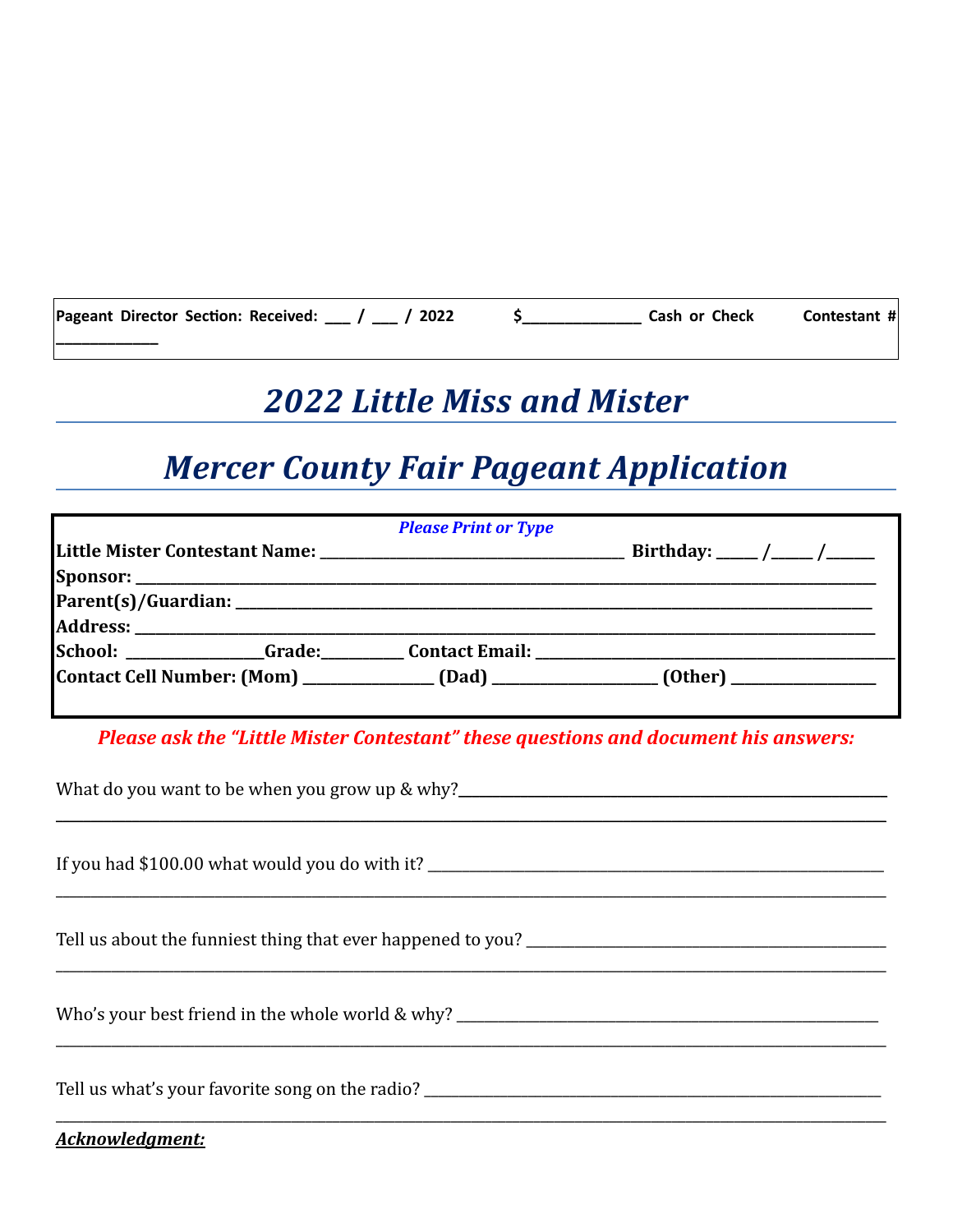As the legal parent(s) or guardian(s) of the contestant you are signing this entry form and certify that all information provided is complete and accurate to the best of your knowledge. If requested, you will provide proof of any information requested. You and the contestant's family members agree to have good sportsmanship and act in a manner that does not disrupt the event or its integrity. You certify the age listed above is correct as of the age on pageant day. You acknowledge that judge's scores are final.

I/we, certify that we have read and agree to follow the rules, regulations and guidelines (provided with this application packet) to compete in this pageant and we will participate in good faith.

| paco, |  |
|-------|--|
|       |  |

Signature: \_\_\_\_\_\_\_\_\_\_\_\_\_\_\_\_\_\_\_\_\_\_\_\_\_\_\_\_\_\_\_\_\_\_\_\_\_\_\_\_\_\_\_\_\_\_\_\_\_\_\_\_\_\_\_\_\_\_\_\_\_\_\_\_\_\_\_\_ Date: \_\_\_\_\_ /\_\_\_\_\_ / \_\_\_\_\_

# *2022 Little Miss and Mister Mercer County Fair Pageant Publication Permission Form*

### *Little Mister Contestant*

I give my permission, as the parent/guardian of \_\_\_\_\_\_\_\_\_\_\_\_\_\_\_\_\_\_\_\_\_\_\_\_\_\_\_\_\_\_\_\_\_\_\_\_\_\_\_\_\_\_\_\_\_ to participate in the Little Miss and Mister Pageant at the Mercer County Fair. I also give my permission for the pageant director and fair board members to use my child's name and/or picture for publications such as the newspaper, the Mercer County Fair and Horse Show's website including the pageants page.

Little Mister Contestant's Name: \_\_\_\_\_\_\_\_\_\_\_\_\_\_\_\_\_\_\_\_\_\_\_\_\_\_\_\_\_\_\_\_\_\_\_\_\_\_\_\_\_\_\_\_\_\_\_\_\_\_\_\_\_\_\_\_\_\_\_\_\_\_\_\_\_\_\_\_\_\_\_\_\_\_\_\_\_\_

| Parent/Guardian's Name: |  |  |
|-------------------------|--|--|
|-------------------------|--|--|

Parent/Guardian's Signature: \_\_\_\_\_\_\_\_\_\_\_\_\_\_\_\_\_\_\_\_\_\_\_\_\_\_\_\_\_\_\_\_\_\_\_\_\_\_\_\_\_\_\_\_\_\_\_\_\_\_\_\_\_\_\_\_\_\_\_\_\_\_\_\_\_\_\_\_\_\_\_\_\_\_\_\_\_\_\_\_\_

Date:  $\frac{1}{\sqrt{2\pi}}$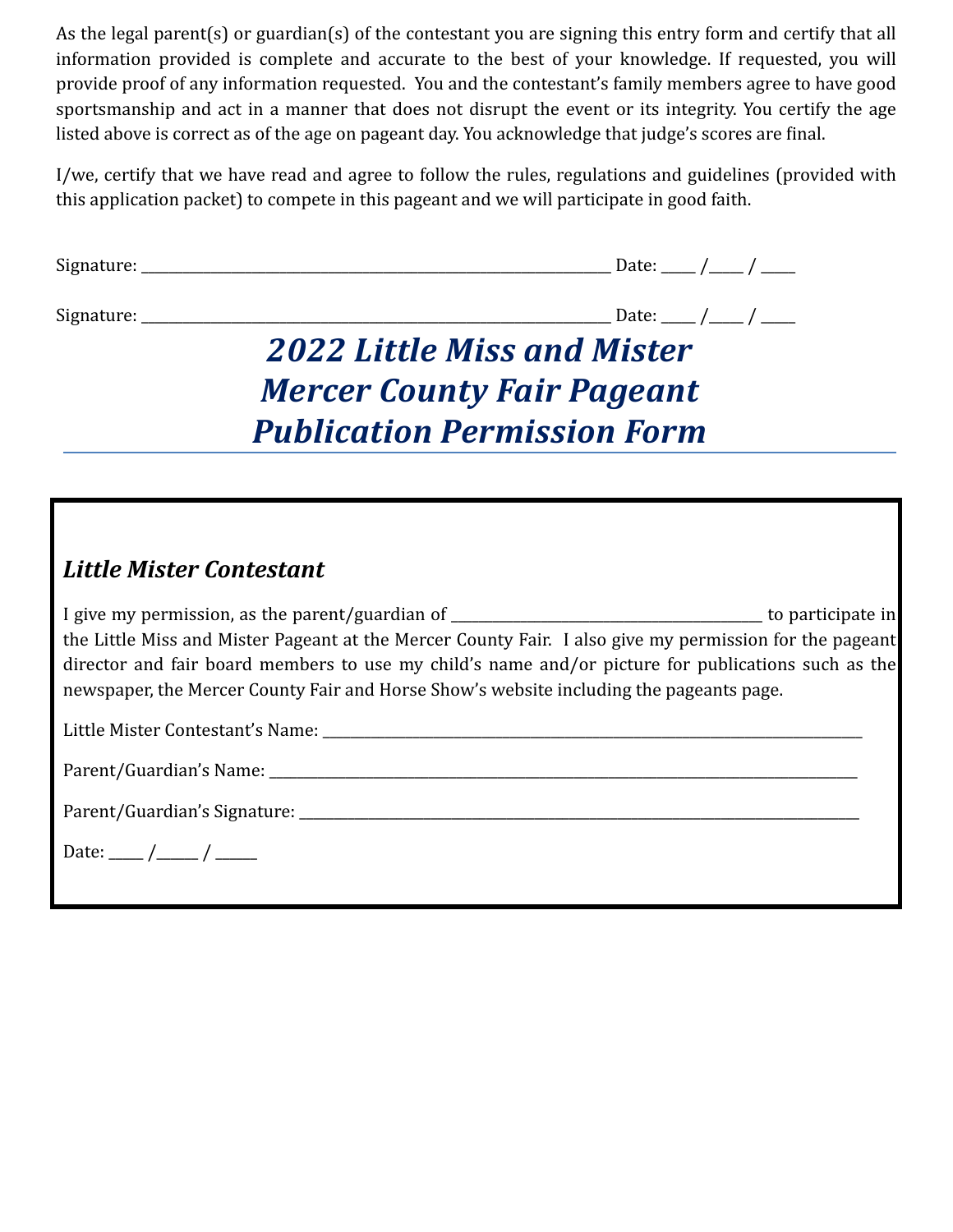### *2022 Little Miss and Mister Mercer County Fair Pageant FAQ's*

- 1. Why would we need to provide proof of residence? Mercer pageants are closed to outside counties; therefore, only children that reside in Mercer County can participate & you MUST show proof of residence in Mercer County. (Example...a child who predominately lives in another county w/one parent but spends weekends with the other parent that lives in Mercer County does not actually reside in Mercer County)
- 2. Why do you need the name of my child's school or daycare? We use this information in the newspaper photo's leading up to the pageant.
- 3. Will you accept late entries? Late entries may or may not be accepted. Factors such as the maximum  $#$  of contestants has been reached may prohibit additional entries. However, if the application is accepted/received after the photo session date, the couple **will not** be eligible for the most photogenic award and no photo's will be used in the paper or program.
- 4. Can we submit our own photograph of the couple? We are sorry but we are not accepting privately submitted photographs.
- 5. Can we contact the photographer after the deadline to photograph the couple? Contacting the photographer requesting photos to be taken after the deadline is not permitted.
- 6. Will there be a parent meeting prior to practice? Yes. Once all the entries have been received and processed the director will contact you with a parent meeting date.
- 7. How will the directors communicate with the parents? Typically, our form of communications will be via text. Therefore, it is imperative that you provide us with any cell numbers that you want to receive communication concerning the pageant.